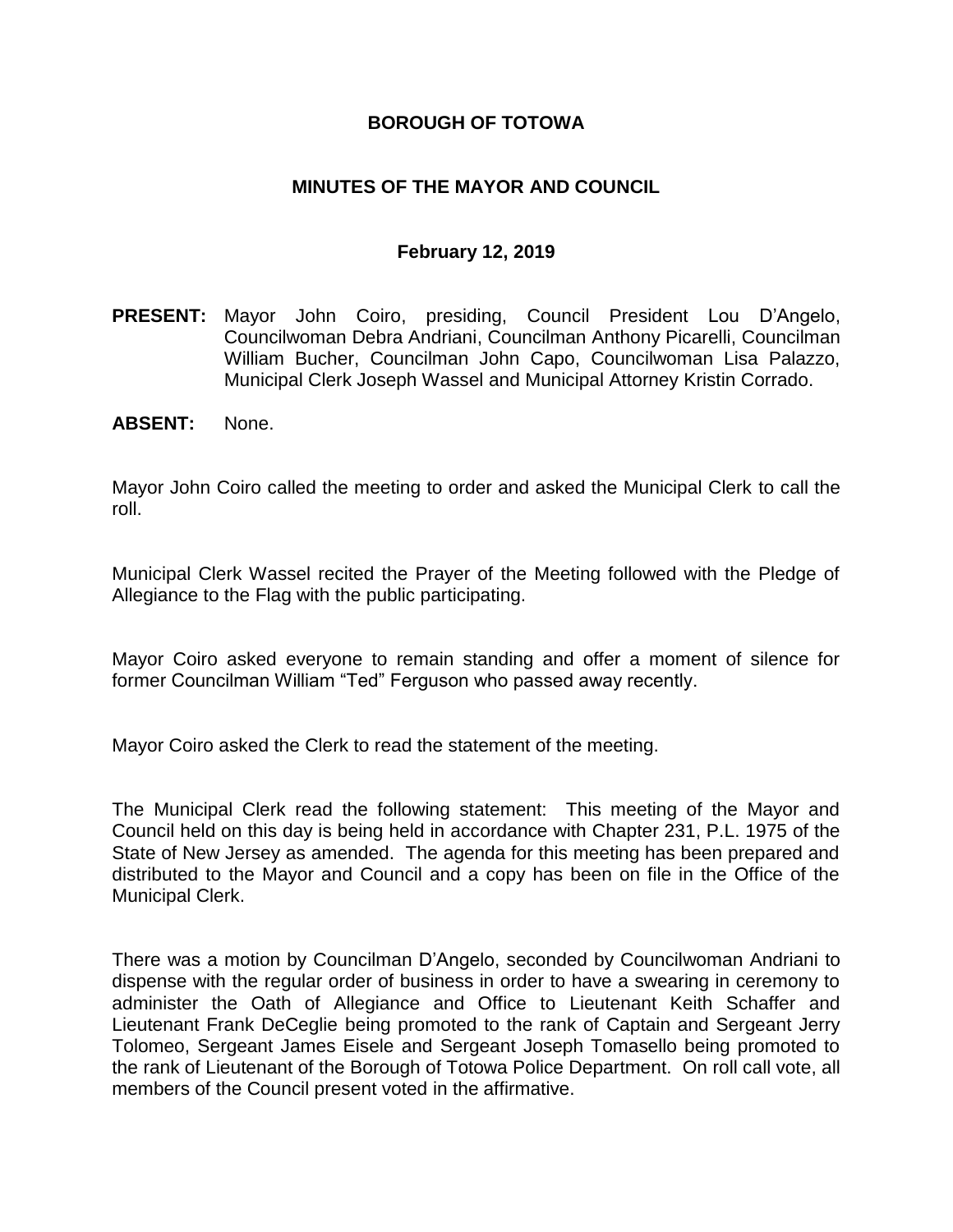Mayor Coiro asked Public Safety Committee Chairman, Councilman D'Angelo and Police Chief Robert Coyle to join him in front of the dais. Mayor Coiro went on to say that this is always nice when we get to make promotions, so this is a special day for us, our officers and our community. Mayor Coiro said that though the weather outside was tough, he was glad to see so many people make it out in support of our officers and said that we would begin with our more senior officers first.

Mayor Coiro asked Lieutenant Keith Schaffer and Lieutenant Frank DeCeglie to approach the dais to take the Oath of Allegiance and Office for the rank of Captain.

Mayor Coiro administered the Oath of Allegiance and Office to Captain Keith Schaffer, with his wife Tammy holding the Bible and Captain Frank DeCeglie, with his wife Jen holding the Bible.

A badge symbolic to the rank of Captain was presented to Captain Keith Schaffer and Captain Frank DeCeglie by Police Chief Robert Coyle.

Congratulations were extended to Captain Keith Schaffer and Captain Frank DeCeglie.

Mayor Coiro asked Sergeant Jerry Tolomeo, Sergeant James Eisele and Sergeant Joseph Tomasello to approach the dais to take the Oath of Allegiance and Office for the rank of Lieutenant.

Mayor Coiro administered the Oath of Allegiance and Office to Lieutenant Jerry Tolomeo, with his wife Dawn holding the Bible, Lieutenant James Eisele, with his wife Nicole holding the Bible and Lieutenant Joseph Tomasello, with his wife Kristen holding the Bible.

A badge symbolic to the rank of Lieutenant was presented to Lieutenant Jerry Tolomeo, Lieutenant James Eisele and Lieutenant Joseph Tomasello by Police Chief Robert Coyle.

Congratulations were extended to Lieutenant Jerry Tolomeo, Lieutenant James Eisele and Lieutenant Joseph Tomasello.

Minutes 02/12/2019 Page 2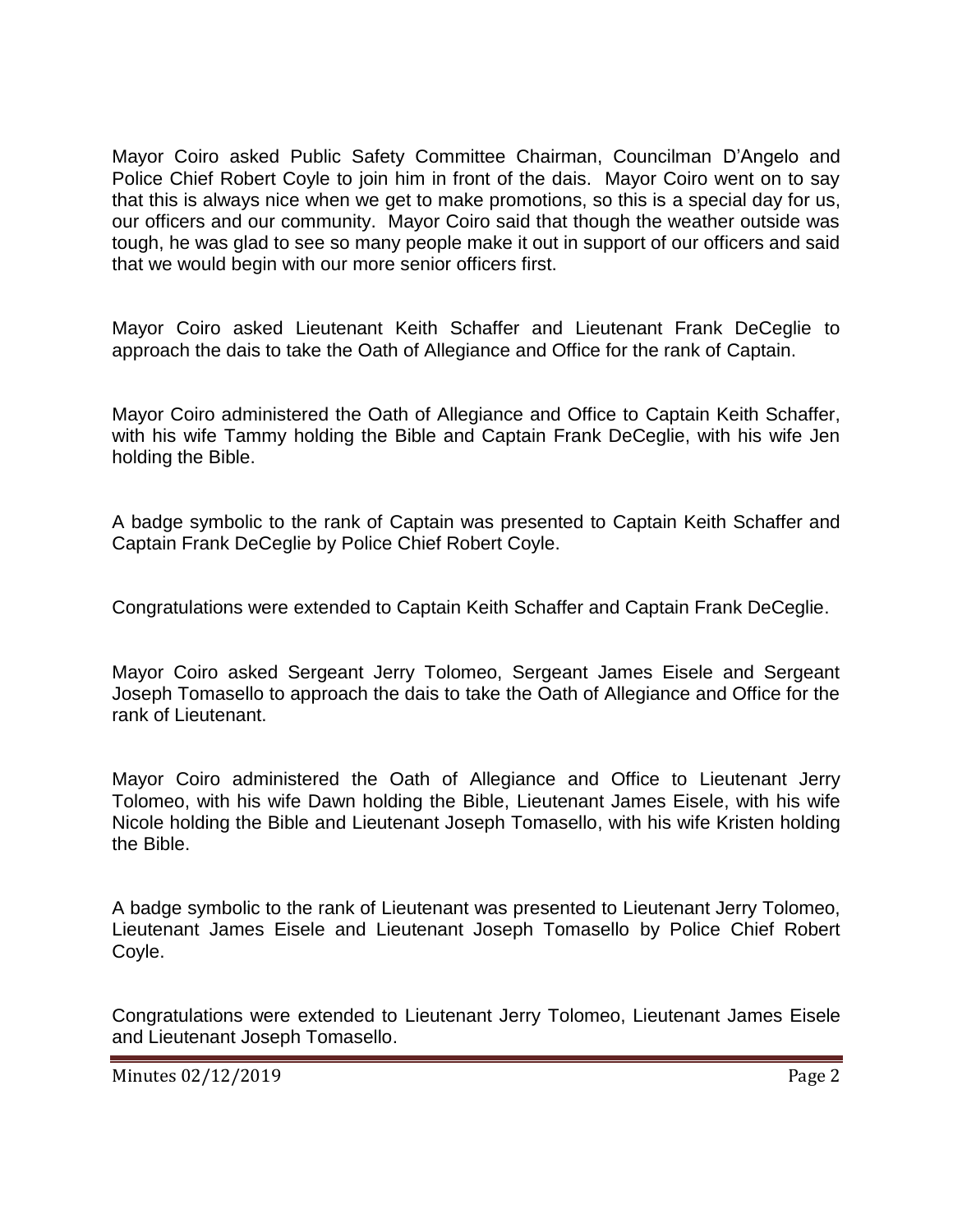Councilman D'Angelo congratulated all the gentlemen being promoted here tonight, said it is well deserved and you have a great turnout and wished them all the best.

Mayor Coiro – who had said a little about each officer before he swore them in – then congratulated each officer on their promotion and asked Police Chief Coyle to say a few words.

Police Chief Coyle thanked the Mayor and Council, Chairman Peter Murphy, Borough Attorney/Senator Corrado and Borough Clerk Wassel for the promotions, congratulated each officer and went on to give a little personal and professional history about each officer being promoted.

Captain DeCeglie, speaking on behalf of all five officers promoted, thanked the Mayor and Council and Chief Coyle for their promotions, and also thanked their wives, families, friends and town employees and then invited everyone in attendance down to Murph's Tavern for a celebration.

Mayor Coiro announced that there will be a short recess to allow all family and friends to congratulate the promoted officers.

There was a motion by Councilman D'Angelo, seconded by Councilwoman Andriani to revert to the regular order of business. On roll call vote, all members of the Council present voted in the affirmative.

Mayor Coiro asked if any members of the Council, the Municipal Clerk or the Municipal Attorney wished to address the Council.

There were no reports.

CITIZENS HEARD:

There were no citizens who wished to be heard.

Minutes 02/12/2019 Page 3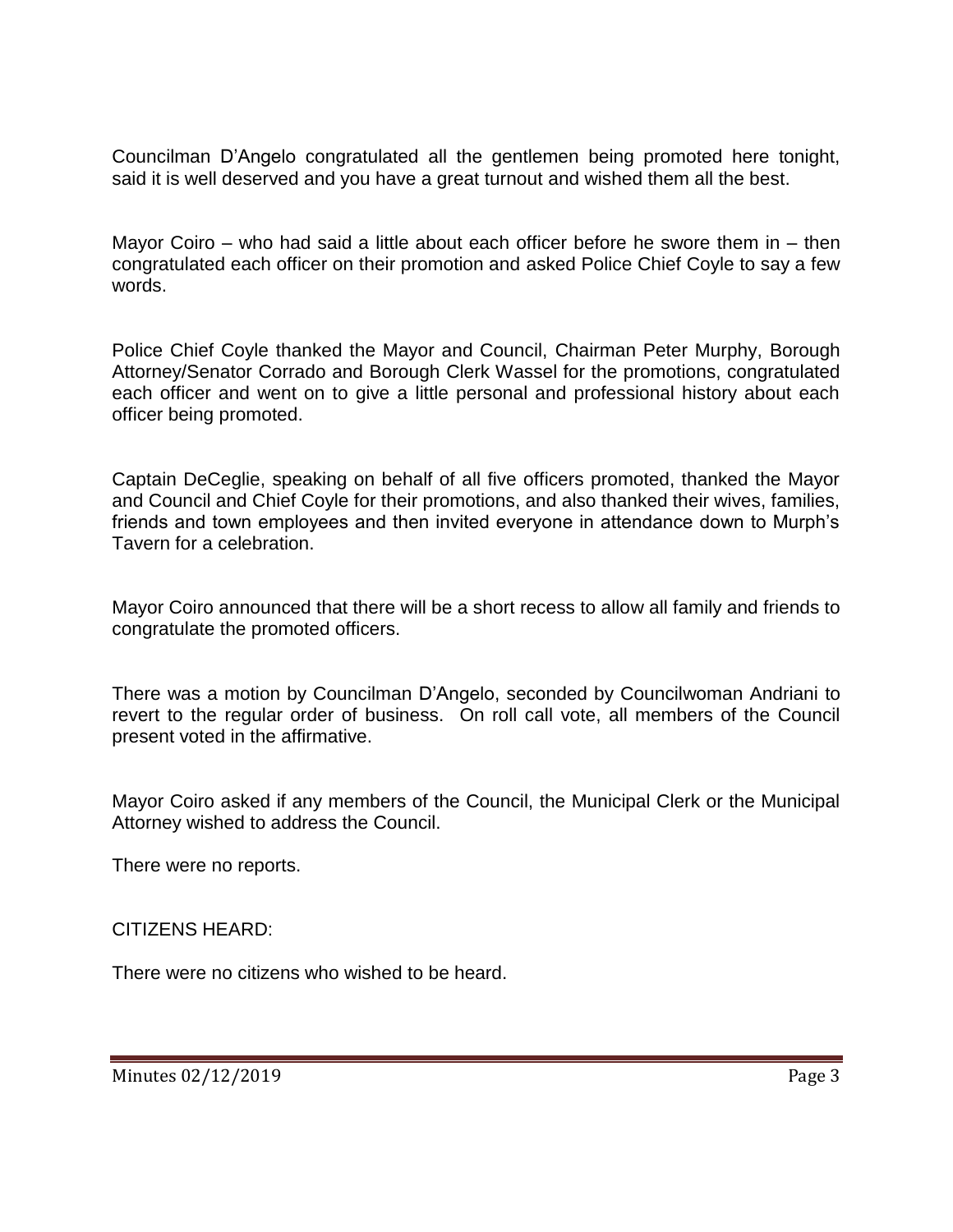There was a motion by Councilman D'Angelo, seconded by Councilwoman Andriani to approve the Minutes of the Mayor and Council for the meeting of January 22, 2019. On roll call vote, all members of the Council present voted in the affirmative. Councilman Capo abstained from the voting.

## COMMITTEE ON FINANCE:

There was a motion by Councilman Picarelli, seconded by Councilman D'Angelo to approve Resolution No. 2019-04 for the payment of bills. On roll call vote, all members of the Council present voted in the affirmative.

There was a motion by Councilman Picarelli, seconded by Councilman D'Angelo to adopt the following Resolution Authorizing Emergency Temporary Appropriation. On roll call vote, all members of the Council present voted in the affirmative.

## RESOLUTION NO. 33-2019

## RESOLUTION AUTHORIZING EMERGENCY TEMPORARY APPROPRIATION

WHEREAS, an emergent condition has arisen with respect to current fund appropriations; and

WHEREAS, no adequate provision has been made in the 2019 temporary budget for the aforesaid purpose, and N.J.S.A. 40A:4-20 provides for the creation of an emergency temporary appropriation for the purpose above mentioned; and

WHEREAS, the total emergency temporary resolutions adopted in the year 2019 pursuant to the provisions of Chapter 96, P.L. 1951 (N.J.S.A. 40A:4-20) including this resolution total \$405,000.

NOW, THEREFORE, BE IT RESOLVED, by the Governing Body of the Borough of Totowa (not less than two-thirds of all members affirmatively concurring) that in accordance with the provisions of N.J.S.A. 40A:4-20 that emergency temporary appropriations be made and that said emergency temporary appropriations shall be provided for in full in the 2019 municipal budget so adopted: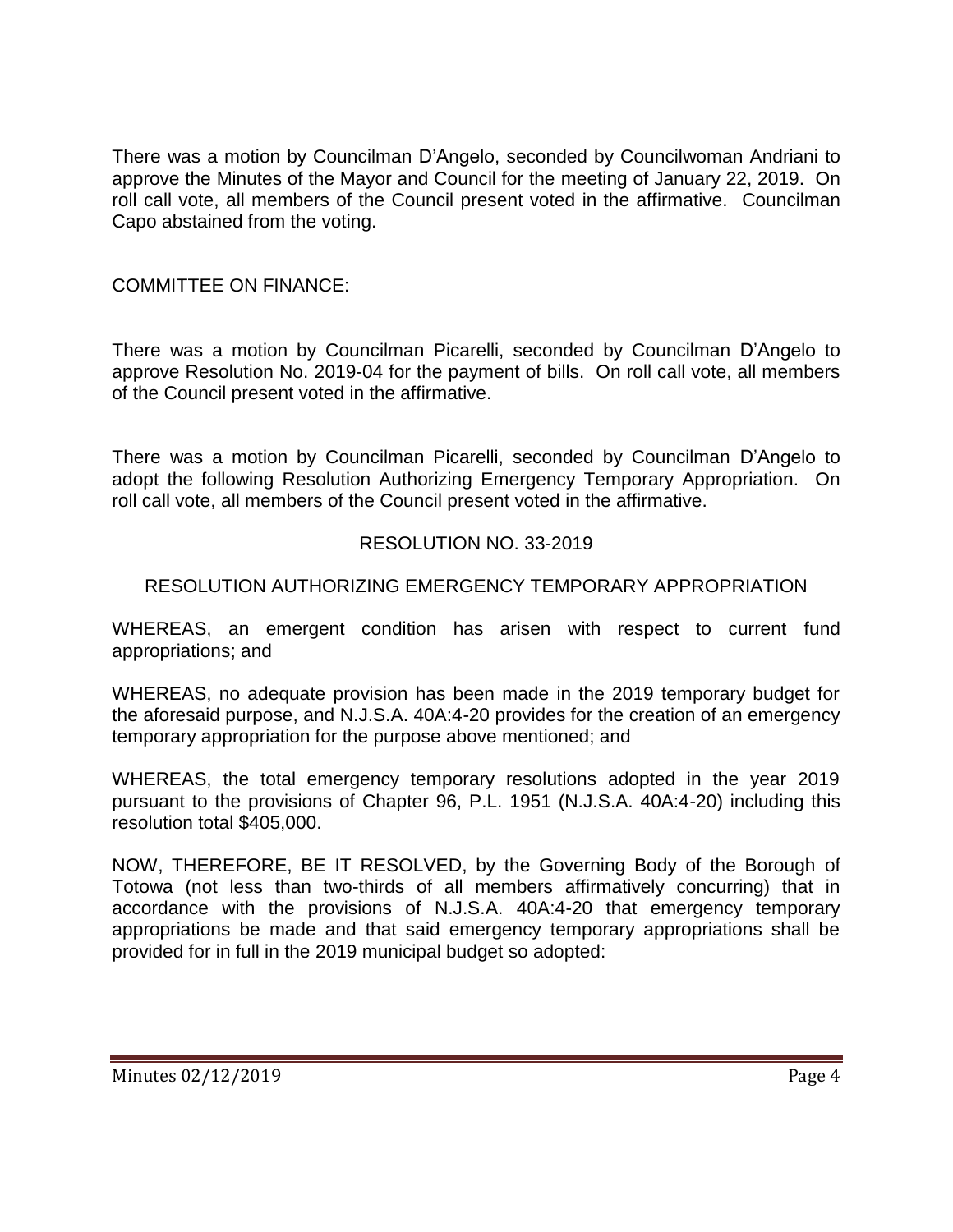#### CAPITAL IMPROVEMENTS – EXCLUDED FROM "CAPS" Firefighting Equipment \$285,000 Improvements to Municipal Pool 120,000

\$405,000

There was a motion by Councilman Picarelli, seconded by Councilman D'Angelo to adopt the following Resolution Authorizing The Purchase And Delivery Of A Liberty 4 Channel Digital Recorder For The Municipal Court. On roll call vote, all members of the Council present voted in the affirmative.

#### RESOLUTION NO. 34-2019

#### RESOLUTION AUTHORIZING THE PURCHASE AND DELIVERY OF A LIBERTY 4 CHANNEL DIGITAL RECORDER FOR THE MUNICIPAL COURT

WHEREAS, the Borough of Totowa Municipal Court Judge and Administrator have requested the purchase of a Liberty 4 Channel Digital Recorder that will be designated for court use only; and

WHEREAS, the Mayor and Council of the Borough of Totowa have determined that there is a need for a designated digital recorder for the Municipal Court; and

WHEREAS, the Mayor and Council of the Borough of Totowa desire to authorize the purchase and delivery of a digital recorder; and

WHEREAS, the Municipal Court Administrator solicited quotes from companies authorized to sell and deliver the digital recorder; and

WHEREAS, Gramco Business Communications, 1149 Bloomfield Avenue, Clifton, New Jersey 07012 has submitted a proposal for an HP 15" touch screen laptop computer with Liberty V.7.7 recording software and related accessories in the amount of \$2,900.00, a copy of which is on file in the office of the Borough of Totowa Municipal Clerk; and

WHEREAS, this digital recorder will be purchased through the expenditure of DWI c. 531 funds; and

WHEREAS, pursuant to the applicable New Jersey State laws, the purchase of this digital recording system may be authorized without public bidding.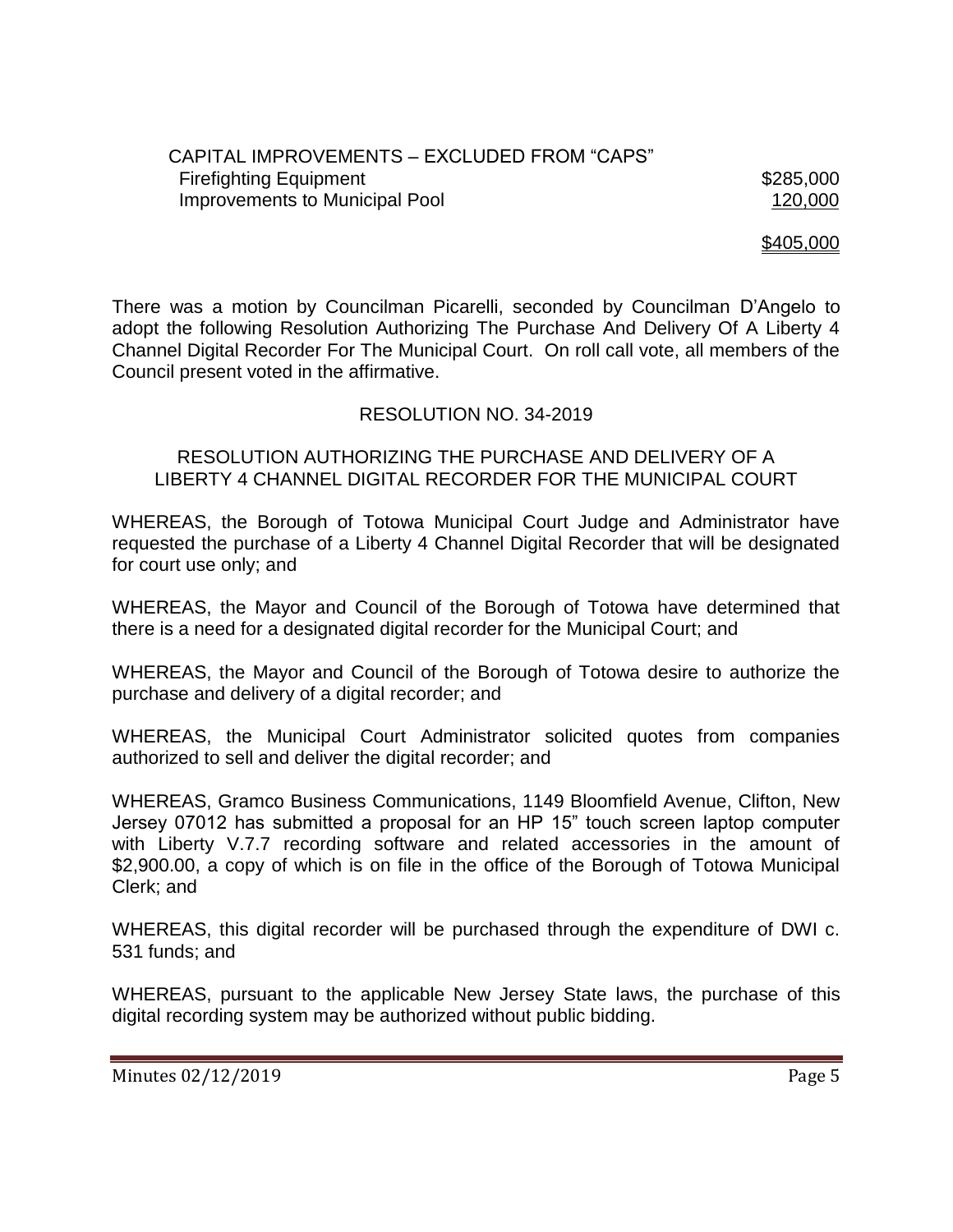NOW, THEREFORE, BE IT RESOLVED, that the Mayor and Council of the Borough of Totowa do hereby authorize the purchase and delivery of a Liberty 4 Channel Digital Recorder from Gramco Business Communications in the amount of \$2,900.00.

BE IT FURTHER RESOLVED, that the Mayor and Municipal Council of the Borough of Totowa do hereby authorize the Municipal Clerk and Municipal Court Administrator to execute any and all instruments relating thereto.

There was a motion by Councilman Picarelli, seconded by Councilman D'Angelo to accept the Franchise Fees for calendar year 2018 from Cablevision (Altice) in the amount of \$123,620.00. On roll call vote, all members of the Council present voted in the affirmative.

There was a motion by Councilman Picarelli, seconded by Councilman D'Angelo to accept the Franchise Fees for calendar year 2018 from Verizon (Fios) in the amount of \$40,518.43. On roll call vote, all members of the Council present voted in the affirmative.

COMMITTEE ON PUBLIC SAFETY:

Upon the recommendation of the Committee, there was a motion by Councilman D'Angelo, seconded by Councilman Capo that Patrol Officer Robert Errigo, Patrol Officer Jeffrey Pasquariello, Patrol Officer Daniel DiBlasio and Patrol Officer Jamie Titus be promoted to the rank of Sergeant. On roll call vote, all members of the Council present voted in the affirmative.

# MAYOR'S APPOINTMENT

I, Mayor John Coiro, with the advice and consent of the Council do hereby promote Patrol Officer Robert Errigo, Patrol Officer Jeffrey Pasquariello, Patrol Officer Daniel DiBlasio and Patrol Officer Jamie Titus to the rank of Sergeant in the Borough of Totowa Police Department, effective with their swearing in ceremony on February 26, 2019.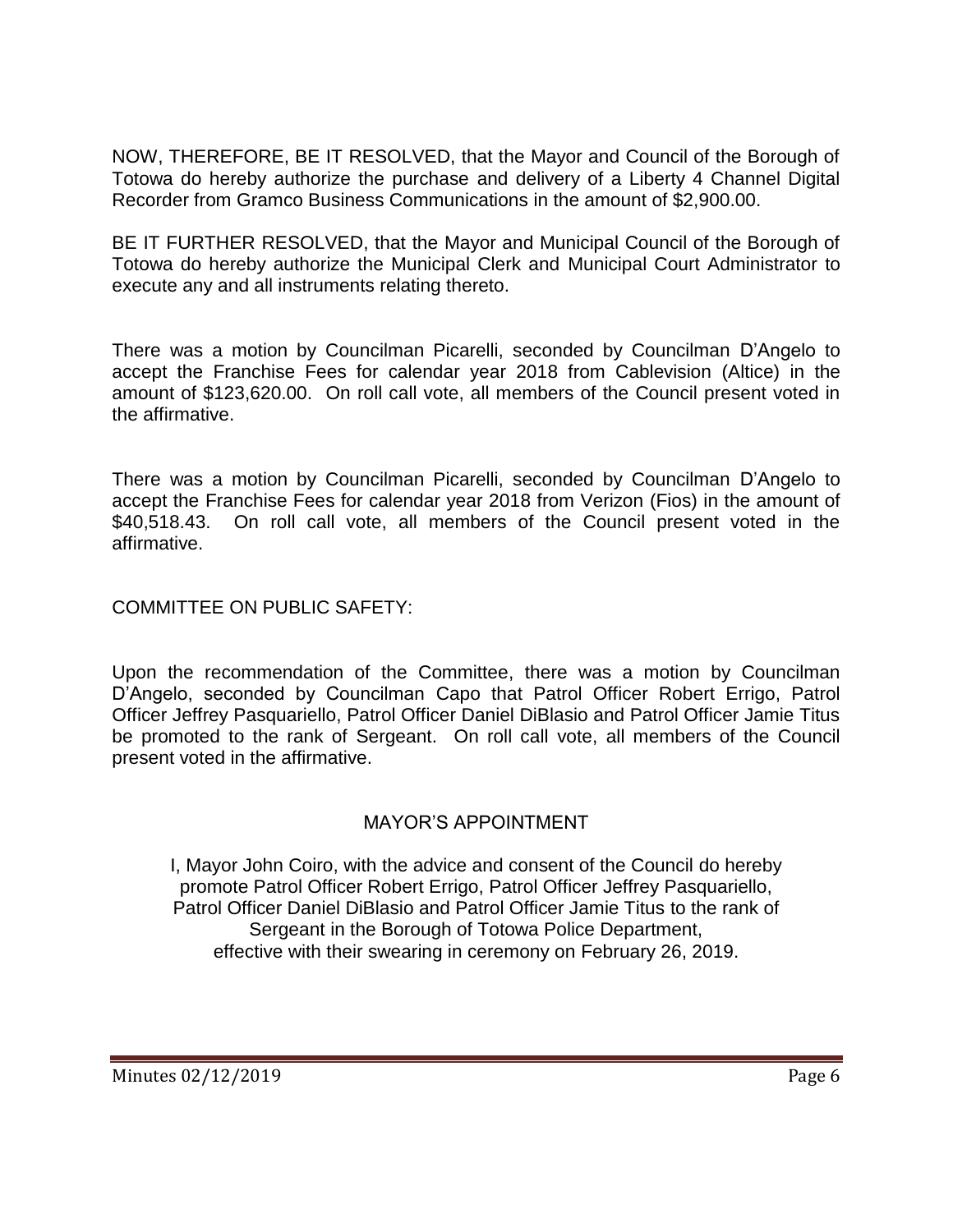There was a motion by Councilman D'Angelo, seconded by Councilman Capo to confirm the promotions. On roll call vote, all members of the Council present voted in the affirmative.

There was a motion by Councilman D'Angelo, seconded by Councilman Capo to adopt the following Resolution Approving Participation With The State Of New Jersey Federal Grant Program Administered By The Division Of Criminal Justice, Department Of Law And Public Safety And To Accept The Grant Funding. On roll call vote, all members of the Council present voted in the affirmative.

# RESOLUTION NO. 35-2019

### RESOLUTION APPROVING PARTICIPATION WITH THE STATE OF NEW JERSEY FEDERAL GRANT PROGRAM ADMINISTERED BY THE DIVISION OF CRIMINAL JUSTICE, DEPARTMENT OF LAW AND PUBLIC SAFETY AND TO ACCEPT THE GRANT FUNDING

WHEREAS, the Mayor and Council of the Borough of Totowa wishes to apply for funding of approximately \$60,000 with a match of \$313,552 for an approximate project total cost of \$373,552 for a project under the State of New Jersey Safe and Secure Communities Program Grant # 19-1612 for the period of 01/25/2019 to 01/24/2020; and

WHEREAS, the Mayor and Council of the Borough of Totowa has reviewed the accompanying application and has approved said request; and

WHEREAS, the project is a joint effort between the Department of Law and Public Safety and the Borough of Totowa, for the purpose described in the application.

NOW, THEREFORE, BE IT RESOLVED, by the Mayor and Council of the Borough of Totowa that:

- 1) As a matter of public policy, the Mayor and Council of the Borough of Totowa wishes to participate to the fullest extent possible with the Department of Law and Public Safety and to accept the grant funding.
- 2) The Attorney General of New Jersey will receive funds on behalf of the applicant.
- 3) The Division of Criminal Justice shall be responsible for the receipt and review of the applications for said funds.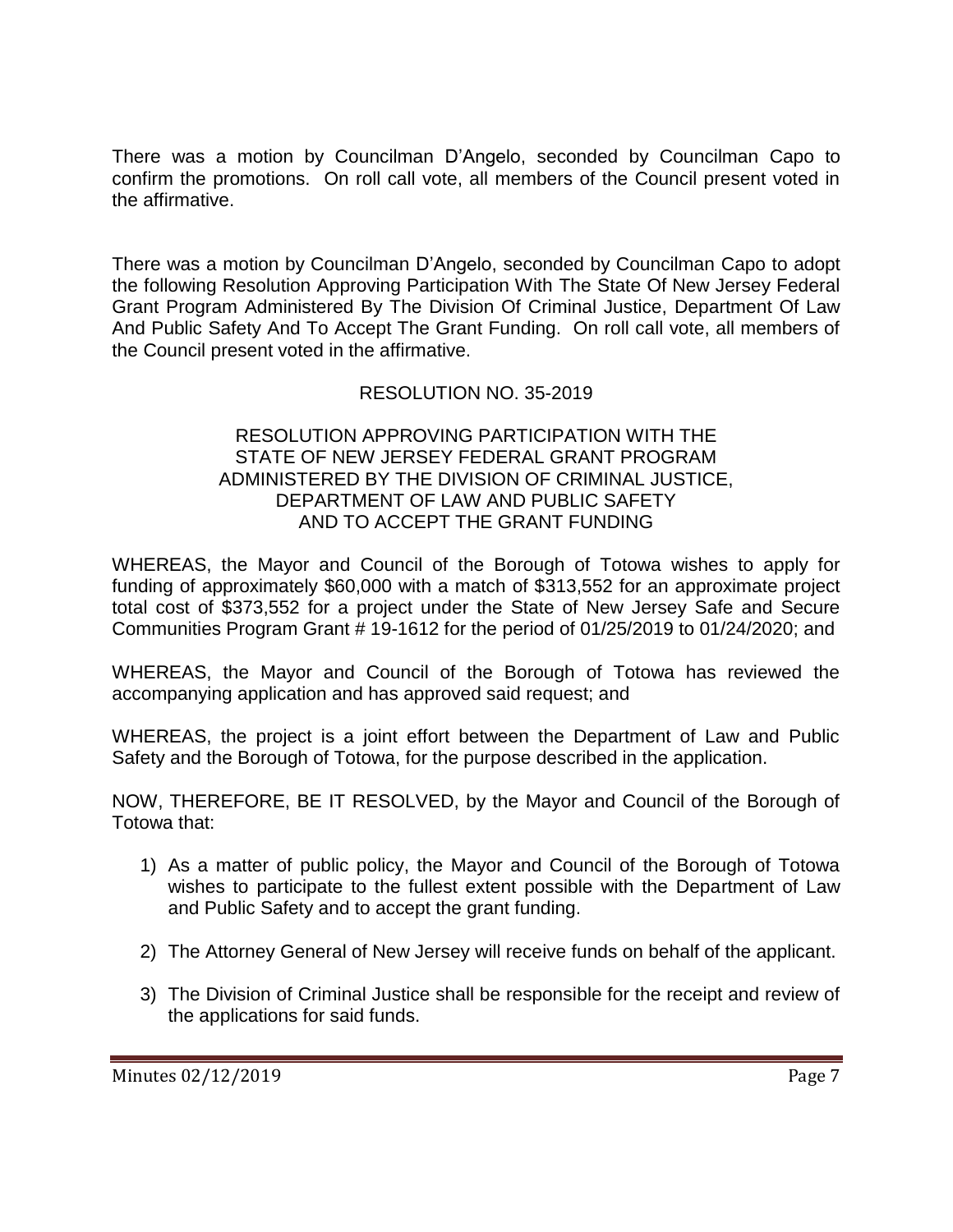4) The Division of Criminal Justice shall initiate allocations to the applicant as authorized by law.

There was a motion by Councilman D'Angelo, seconded by Councilman Capo to adopt the following Resolution Authorizing The Purchase And Delivery Of Firefighting Equipment Consisting Of Scott Paks, Facemasks, Cylinders And Air Pack Compressor System. On roll call vote, all members of the Council present voted in the affirmative.

## RESOLUTION NO. 36-2019

#### RESOLUTION AUTHORIZING THE PURCHASE AND DELIVERY OF FIREFIGHTING EQUIPMENT CONSISTING OF SCOTT PAKS, FACEMASKS, CYLINDERS AND AIR PACK COMPRESSION SYSTEM

WHEREAS, the Borough of Totowa Fire Chief has requested the purchase and delivery of various firefighting equipment consisting of Scott Paks, Facemasks, Cylinders and Air Pack Compression System that will be used by the members of the Borough of Totowa's Volunteer Fire Department; and

WHEREAS, the Mayor and Council of the Borough of Totowa have determined that there is a need for this equipment which will ensure the safety and well-being of our volunteer firefighters; and

WHEREAS, the Mayor and Council of the Borough of Totowa desire to authorize the purchase and delivery of this safety equipment for the Borough of Totowa Volunteer Fire Department; and

WHEREAS, New Jersey State Contract No. A80961 has been awarded to New Jersey Fire Equipment, 119-131 Rt. 22 East, Green Brook, New Jersey 08812 for the purchase of delivery of firefighting equipment consisting of Scott Paks, Facemasks, Cylinders and Air Pack Compression System; and

WHEREAS, pursuant to the applicable New Jersey State laws, the purchase of this safety equipment may be authorized without public bidding.

NOW, THEREFORE, BE IT RESOLVED, that the Mayor and Council of the Borough of Totowa do hereby authorize the purchase of delivery of firefighting equipment consisting of Scott Paks, Facemasks, Cylinders and Air Pack Compression System in the amount of \$282,324.00.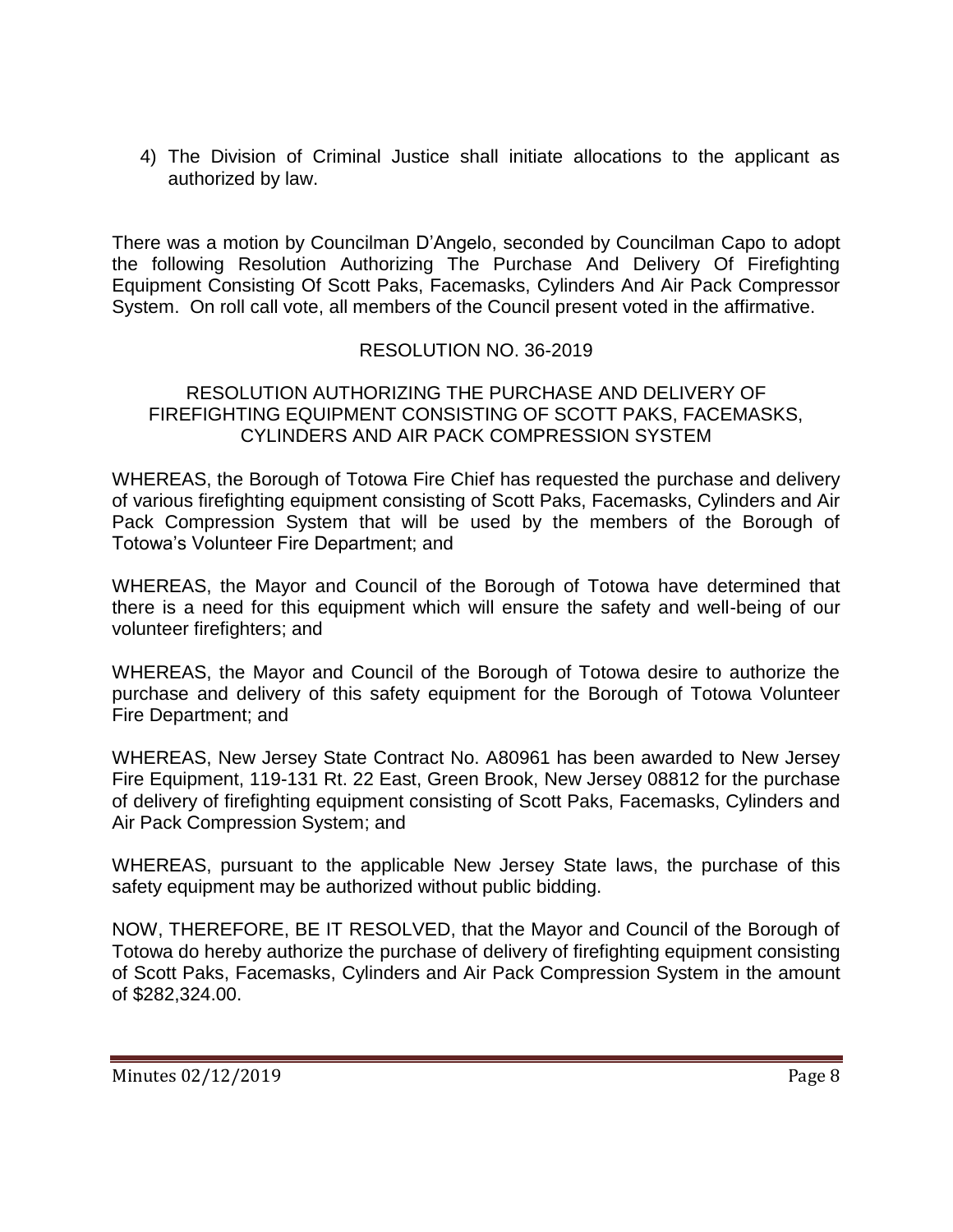BE IT FURTHER RESOLVED, that the Mayor and Municipal Council of the Borough of Totowa do hereby authorize the Municipal Clerk and Fire Chief to execute any and all instruments relating thereto.

COMMITTEE ON PUBLIC WORKS:

There was no report.

## COMMITTEE ON ENGINEERING & PUBLIC PROPERTY:

There was a motion by Councilman Capo, seconded by Councilwoman Andriani to approve Payment Estimate No. 2 in the amount of \$79,576.00 to North American Pipeline Services, LLC for the Sanitary Sewer Main Rehabilitation – Phases V & VI. On roll call vote, all members of the Council present voted in the affirmative.

There was a motion by Councilman Capo, seconded by Councilwoman Andriani to adopt the following Resolution Authorizing Professional Engineering Services For The Ventilation Upgrade For The Riverview Drive Pump Station Improvements. On roll call vote, all members of the Council present voted in the affirmative.

#### RESOLUTION NO. 37-2019

#### RESOLUTION AUTHORIZING PROFESSIONAL ENGINEERING SERVICES FOR THE VENTILATION UPGRADE FOR THE RIVERVIEW DRIVE PUMP STATION IMPROVEMENTS

WHEREAS, by Resolution No. 128-2016 dated September 13, 2016, the Mayor and Council of the Borough of Totowa authorized various repairs for the Riverview Drive Pump Station; and

WHEREAS, the proposed repairs included but are not limited to installation of new wet well ventilation as well as the replacement of grating, side gates, valves, a door and the automatic transfer switch; and

WHEREAS, the Borough of Totowa Sewer Department Superintendent has recommended that additional ventilation improvements be undertaken for the Riverview Drive Pump Station as well; and

Minutes 02/12/2019 Page 9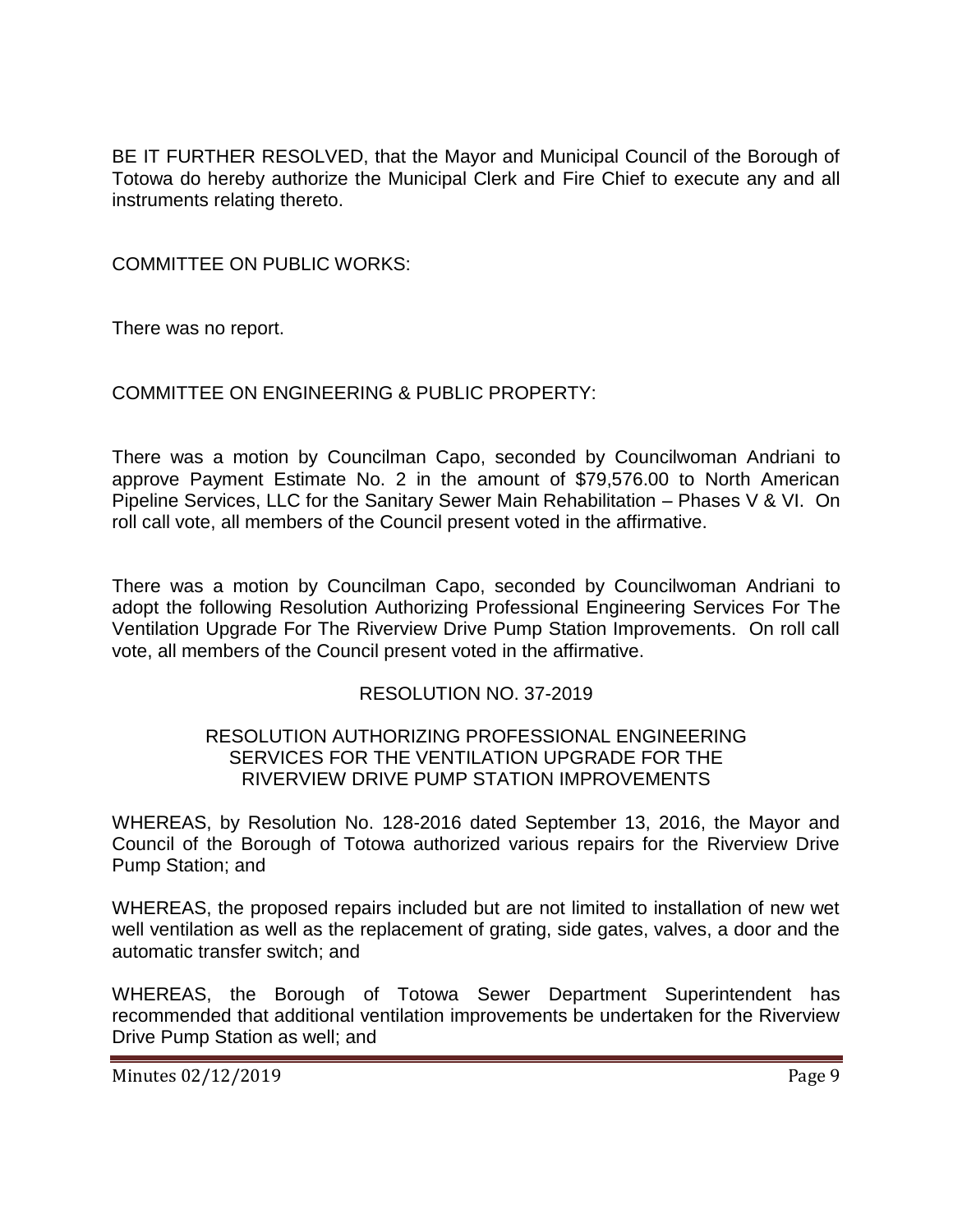WHEREAS, the Mayor and Council of the Borough of Totowa agree that there is a need for this ventilation upgrade for the Riverview Drive Pump Station; and

WHEREAS, the Mayor and Council of the Borough of Totowa desire to retain the services of a professional engineering firm to provide design services, prepare bid documents, assist in the bidding process and supervise construction of the ventilation upgrade at the Riverview Drive Pump Station; and

WHEREAS, Richard A. Alaimo Engineering Associates has submitted a proposal dated February 1, 2019 for ventilation upgrade for the Riverview Drive Pump Station Improvements at a cost not to exceed \$25,000.00, a copy of which is on file in the office of the Borough of Totowa Municipal Clerk; and

WHEREAS, the Mayor and Council of the Borough of Totowa on February 12, 2019 did examine the proposal submitted by Richard A. Alaimo Engineering Associates; and

WHEREAS, pursuant to the applicable New Jersey State laws, these professional services may be awarded without public bidding.

NOW, THEREFORE, BE IT RESOLVED, that the Mayor and Council of the Borough of Totowa do hereby accept the proposal submitted by Richard A. Alaimo Engineering Associates for professional engineering services for the Ventilation Upgrade for the Riverview Drive Pump Station Improvements in the amount of \$25,000.00.

BE IT FURTHER RESOLVED, that the Mayor and Council of the Borough of Totowa do hereby authorize Richard A. Alaimo Engineering Associates to perform the professional services as set forth in their proposal.

BE IT FURTHER RESOLVED, that the Municipal Council of the Borough of Totowa does hereby authorize the Mayor, Municipal Clerk and Municipal Engineer to execute any and all necessary instruments relating thereto.

There was a motion by Councilman Capo, seconded by Councilwoman Andriani to adopt the following Resolution authorizing the Mayor to execute the Statements of Consent—NJDEP Form WQM-003 on behalf of the Borough of Totowa for the PSE&G L-2238 Underground Transmission Line Project. On roll call vote, all members of the Council present voted in the affirmative.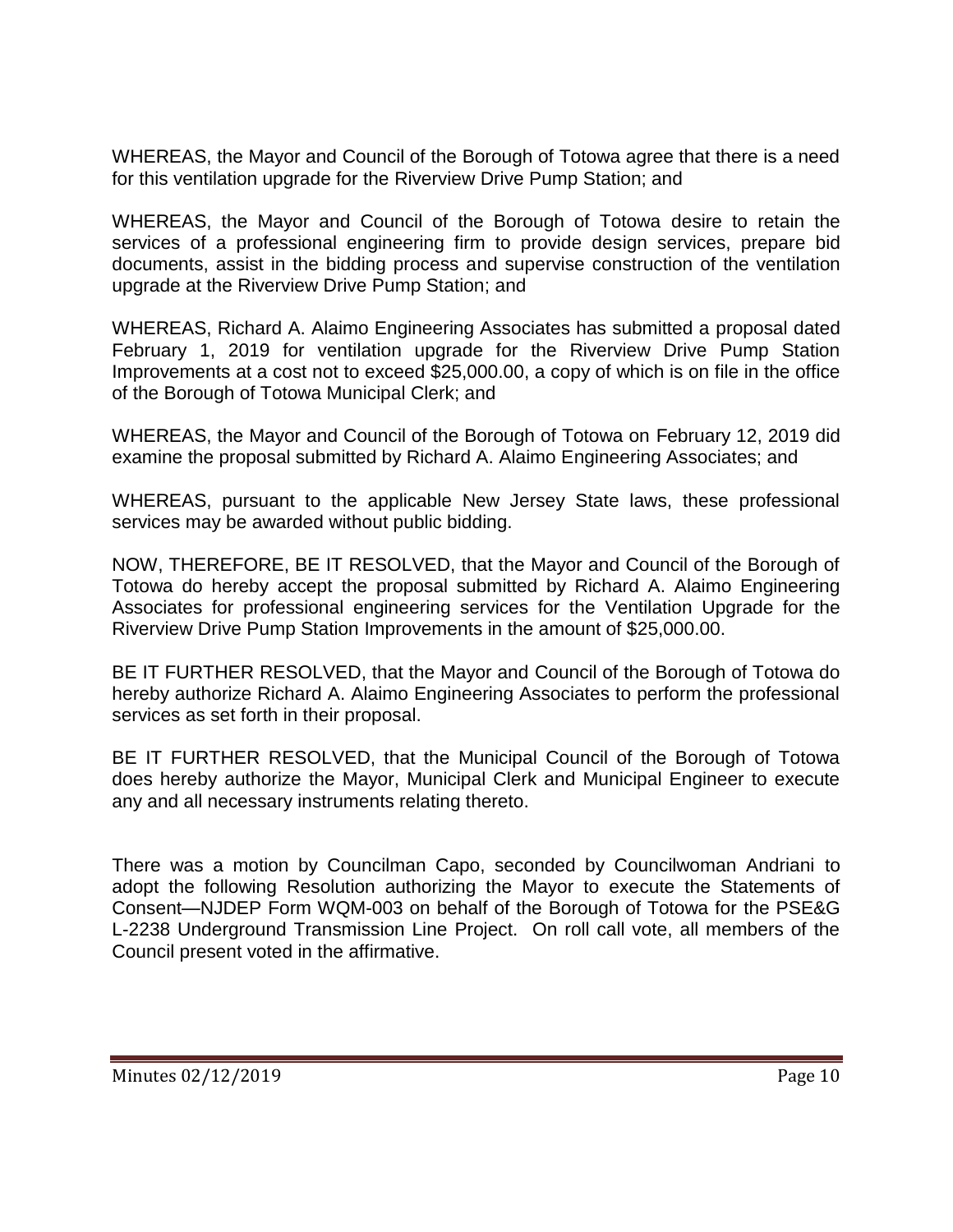# RESOLUTION NO. 38-2019

WHEREAS, Public Service Electric and Gas (PSE&G) is applying for an Industrial Treatment Works Approval (TWA) Permit to install a temporary mobile treatment unit to treat groundwater associated with construction dewatering activities for its L-2238 Underground Electric Transmission Line Between Totowa And Cedar Grove Project; and

WHEREAS, the collected groundwater will be transported by a tank truck to the PSE&G Jackson Road Substation at 12 Jackson Road (Madison Road) in Totowa where it will be treated and discharged through the NJDEP permitted outfalls to the Naachpunkt Brook, the adjoining wetlands and the nearby storm drains on Jackson, Madison and Taft Roads in accordance with the NJPDES BGR-General Remediation Clean-up General Permit No. NJG0288454 issued by the NJDEP Division of Water Quality; and

WHEREAS, PSE&G requires the consent of the Borough of Totowa to submit the application to the NJDEP for approval.

NOW, THEREFORE, BE IT RESOLVED, by the Borough Council of the Borough of Totowa, County of Passaic, State of New Jersey that the Mayor of the Borough of Totowa be and is hereby authorized to execute the Statements of Consent – NJDEP Form WQM-003 on behalf of the Borough of Totowa.

A letter was received from the Friends of the Totowa Public Library requesting permission to use the Municipal Parking Lot on Tuesday, March 26, 2019 for a trip to the Sands Casino. There was a motion by Councilman Capo, seconded by Councilwoman Andriani to grant permission. On roll call vote, all members of the Council present voted in the affirmative.

COMMITTEE ON LIAISON & INSPECTION:

There was a motion by Councilwoman Andriani, seconded by Councilman Bucher to adopt the following Resolution Authorizing Professional Engineering Services For The Rehabilitation Of The Municipal Swimming Pool Skimmer System. On roll call vote, all members of the Council present voted in the affirmative.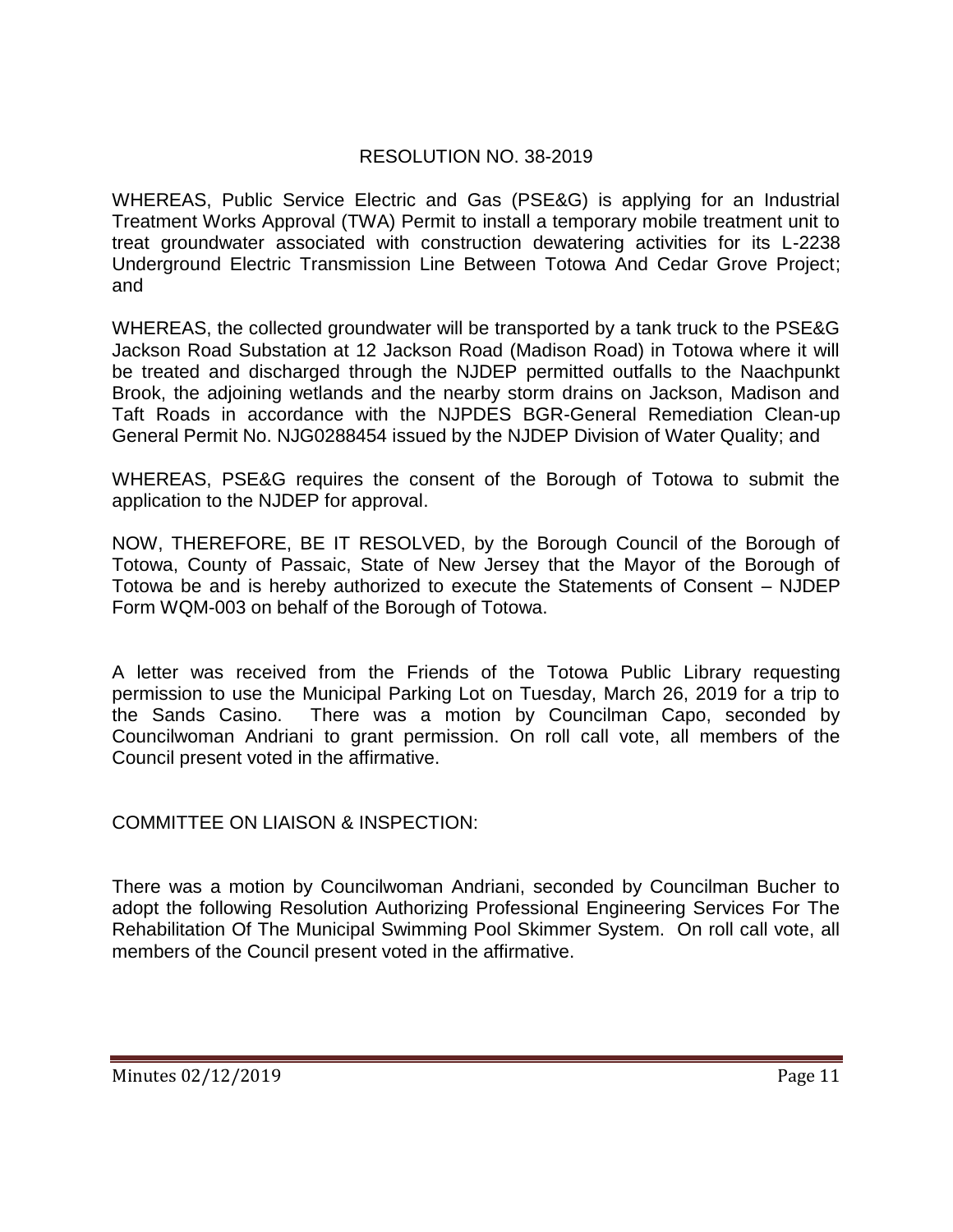# RESOLUTION NO. 39-2019

#### RESOLUTION AUTHORIZING PROFESSIONAL ENGINEERING SERVICES FOR THE REHABILITATION OF THE MUNICIPAL SWIMMING POOL SKIMMER SYSTEM

WHEREAS, the Borough of Totowa Department of Public Works ("DPW") Superintendent has recommended that some repairs be made to the Municipal Swimming Pool Skimmer System including but not limited to reinstallation of skimmer boxes and skimmer lines and installation of a new header control pipe; and

WHEREAS, the Mayor and Council of the Borough of Totowa desire to retain the services of a professional engineering firm to provide design services, prepare bid documents, assist in the bidding process and provide construction supervision of this Municipal Pool Rehabilitation Project; and

WHEREAS, Richard A. Alaimo Engineering Associates has submitted a proposal dated January 28, 2019 for the Rehabilitation of the Municipal Swimming Pool Skimmer System at a cost not to exceed \$19,700.00, a copy of which is on file in the office of the Borough of Totowa Municipal Clerk; and

WHEREAS, the Mayor and Council of the Borough of Totowa on February 12, 2019 did examine the proposal submitted by Richard A. Alaimo Engineering Associates; and

WHEREAS, pursuant to the applicable New Jersey State laws, these professional services may be awarded without public bidding.

NOW, THEREFORE, BE IT RESOLVED, that the Mayor and Council of the Borough of Totowa do hereby accept the proposal submitted by Richard A. Alaimo Engineering Associates for professional engineering services for the Rehabilitation of the Municipal Swimming Pool Skimmer System in the amount of \$19,700.00.

BE IT FURTHER RESOLVED, that the Mayor and Council of the Borough of Totowa do hereby authorize Richard A. Alaimo Engineering Associates to perform the professional services as set forth in their proposal.

BE IT FURTHER RESOLVED, that the Municipal Council of the Borough of Totowa does hereby authorize the Mayor, Municipal Clerk and Municipal Engineer to execute any and all necessary instruments relating thereto.